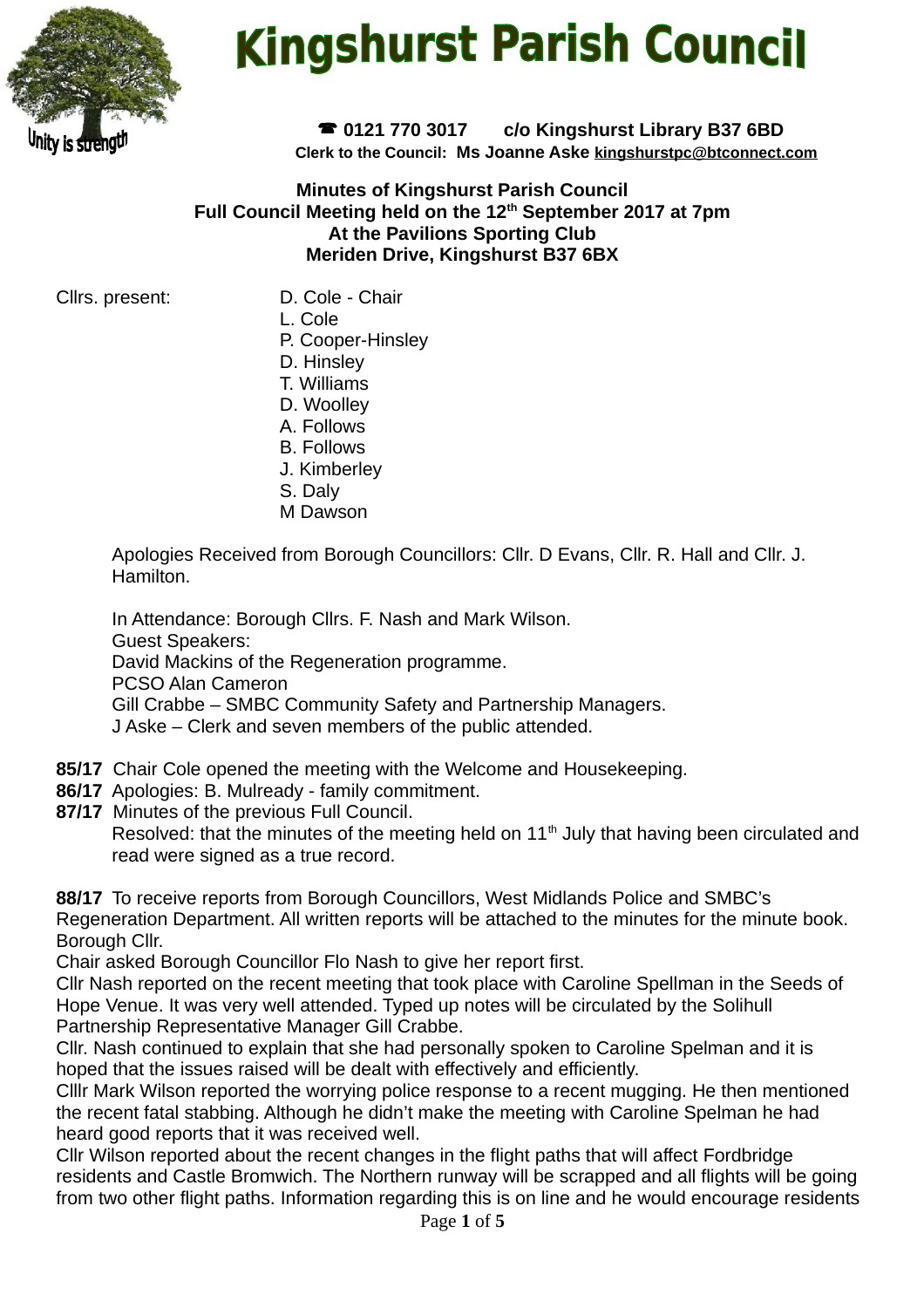to look at the consultation of the new plans which will be online until the  $9<sup>th</sup>$  October. Night flights will be doubled also. Pollution was mentioned here and is monitored by the airport. An increase from 17m passengers to 25m is expected in the future with another runway planned. It was noted here that the airport do contribute finance to the local community and environment.

Chair Cole thanked the Borough Cllrs and then asked Gill Crabbe to take the floor. Gill represents the Solihull Partnership for Community Safety.

Gill went through a list of residents worries in the community. Her report will accompany these minutes. It involved: Crime, ASB, Communication, The environment, Housing, Community assets and Leisure activities and Facilities were the subjects that she spoke of.

She mentioned the Masterplan in the pipeline for the Parade. How the improvements will help people appreciate their environment.

Chair thanked Gill for her contribution and asked PCSO Alan Cameron to take the floor. Alan spoke of the ASB in the area and he wanted to address the issues that have been established in the meeting so far. He said young kids on bikes, breaking windows in the area and where vulnerable people reside. He had been campaigning and has now succeeded in getting installations of cameras to catch ASB individuals and drug dealers.

Alan also mentioned WM now that is a community linchpin between residents and themselves. Register on the website and look at what crimes are going on in your area.

Alan mentioned manning levels in the area. There is a team that go to the area where they are needed. Training officers join them before moving on. Discussion took place regarding the issues of officers and the areas they cover. Alan said he wants to reassure the members of the public that they feel safe. He also would like to know of any intelligence that will help towards stopping with crime. Cllrs portrayed their own concerns regarding parking on pavements.

Chair thanked PCSO Cameron.

Chair introduced David Mackins of the regeneration programme. David took the floor and briefly went through the process of the consultations that has now led to the option that has been agreed. Demolishment of the Parade is the most effective way forward. Plans and designs are on offer for residents to view and give their opinions.

David mentioned business continuity and this will be a major part of the regeneration that they remain open and running as far as possible.

David went through the main features on the diagrams. Discussions on the masterplan are still open. The improvements around the school are important and may alleviate parking issues in Gilson Way. He said there is potential for development above the shops as well.

He was not sure what type of housing will be built and that is still being considered.

Services into the shops will be considered such as good parking and light.

He asked if there were any questions.

Generally the Councillors and the Borough Cllrs asked questions regarding the housing and the re housing of residents that will have been disrupted in the move. Shared ownership may be considered and ownership of homes. Borough Cllr. Nash said that the residents will fight for what they need in Kingshurst and thanked David for listening and doing a good job in the process of the Masterplan.

Cllr. Cooper-Hinsley mentioned a need for a Youth Centre. David assured her that it is necessary to make the provision. He said the plans are flexible and he will push this particular concern. |He said the more support he has from the community the better.

Chair asked one final question regarding the money available to proceed with the plans. David thinks it may be at least a couple of years. Certain business plans need to be implemented and the possibility of compulsory purchase may need looking into. Chair thanked everyone for participating and then went on to the Parish Council business of the Agenda.

As the meeting had taken up quite a lot of time most members of the public left.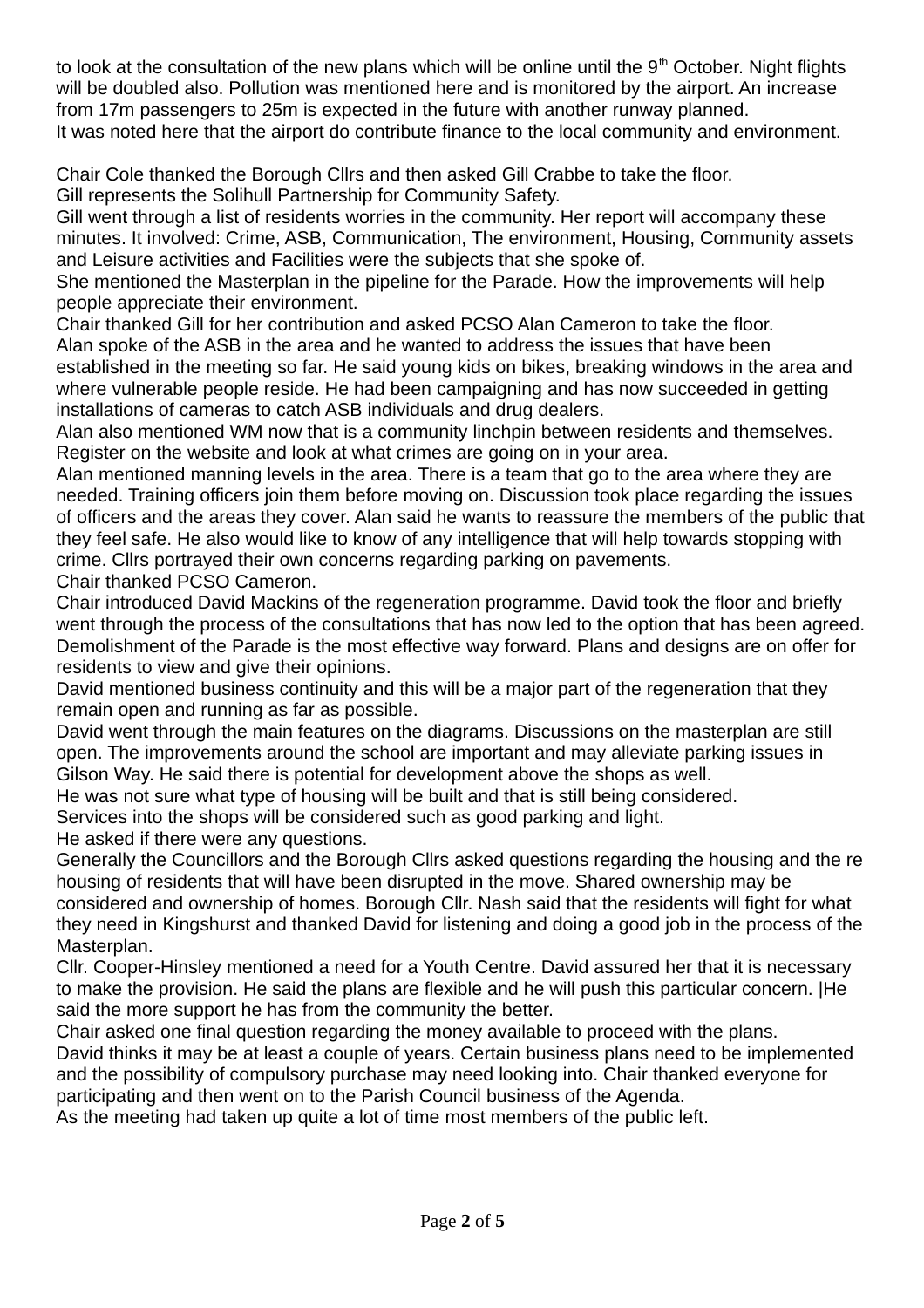#### **89/17** Finance:

89.1 Chair of Finance reported to the Full Council items from the RFO report. All members of the Council received a copy of the report. Minor points had been picked up on the Internal Audit. These will be rectified in the future. The balance in the bank account at the present is £43,766.03 Cllr. Hinsley mentioned here that the Financial regulations need updating and point of reference for the Finance Committee. Louise Baudet advised that the Council need to agree if the Finance Committee should pass the finance without it being brought up in the Full council for approval. This will go on the agenda for next month. Cllr. Hinsley asked regarding the new bank account and progress is proceeding regarding the changeover.

89.2 The Full Council passed the cheques of £2832.46 for September and August accounts of £2479.12 passed retrospectively.

To Agree and pass the payment for August retrospectively and September: Resolved that procedures and payments of £5311.58 be passed for payment.

#### **90/17** Events

90.1 Report from the Events working Party was read out by Cllr. Cooper-Hinsley. The Christmas Event for December 9th is being planned. Members of the working party have been meeting and organising raffle prizes and getting members of the community to get involved. An entertainer will cost £75. Cllr. Cooper-Hinsley mentioned that other members of the Council need to support the committee in getting active asking for donations and money towards the event.

Cllr. Tina Williams mentioned the Church Flower Festival and thanked the members that contributed and participated in the helping of the Festival. Cllr. Tina Williams was thanked for all the work she has done in the years on the Events but is standing down from the working party as she has other commitments.

It was noted that at the Remembrance Service, Vice Chair Kimberley will carry the KPC colours for the Council. All agreed.

## **91/17 Allotments**

**91.1** Reports and feedback from the Allotment Holders and Councillors. Cllr. Hinsley gave his report regarding the allotments and the Jubilee gardens. He referred to the meeting with Michael from Gro Organic. Three weeks have passed and the promises made do not seem to have taken place .

Cllr Hinsley went on to the issue of the allotments and the holders not adhering to the rules of keeping their allotments neat and tidy. He suggested that as the end of the year is nearing that we bring out new and stronger terms of conditions to allotment holders. This will include continued monitoring of the allotments and those not keeping up with their plot they will be given notice to leave. The committee of allotment holders has evaporated as those interested previously will be leaving their allotments.

Mentioning of the Jubilee gardens and the money from the grant was spoken about and Cllr. Sheila Daly asked for the Councillors and members of the public to go and view it. She asked to see the invoice that have been paid to Gro Organic for the work.

Cllr. Tina Williams mentioned the hedge and this needs cutting. Cllr. David Hinsley reported that he was uncertain of the responsibility of who should be cutting it and maintaining it the KPC or Gro Organic. Comments were made that it is the KPC's responsibility

#### **92**/17 Transport and Environmental.

92.1 Chair will get back to the committee on this.

92.2 Double yellow line in Gilson Way for safe delivery of goods to the Co-op will be part of the regeneration of the Parade.

#### **93/17 KPC Documents:**

93.1 Agreement from the KPC to archive old records. The Chair asked the Councillors to agree to place documentations of old minutes and paperwork relating to the Kingshurst Parish Council to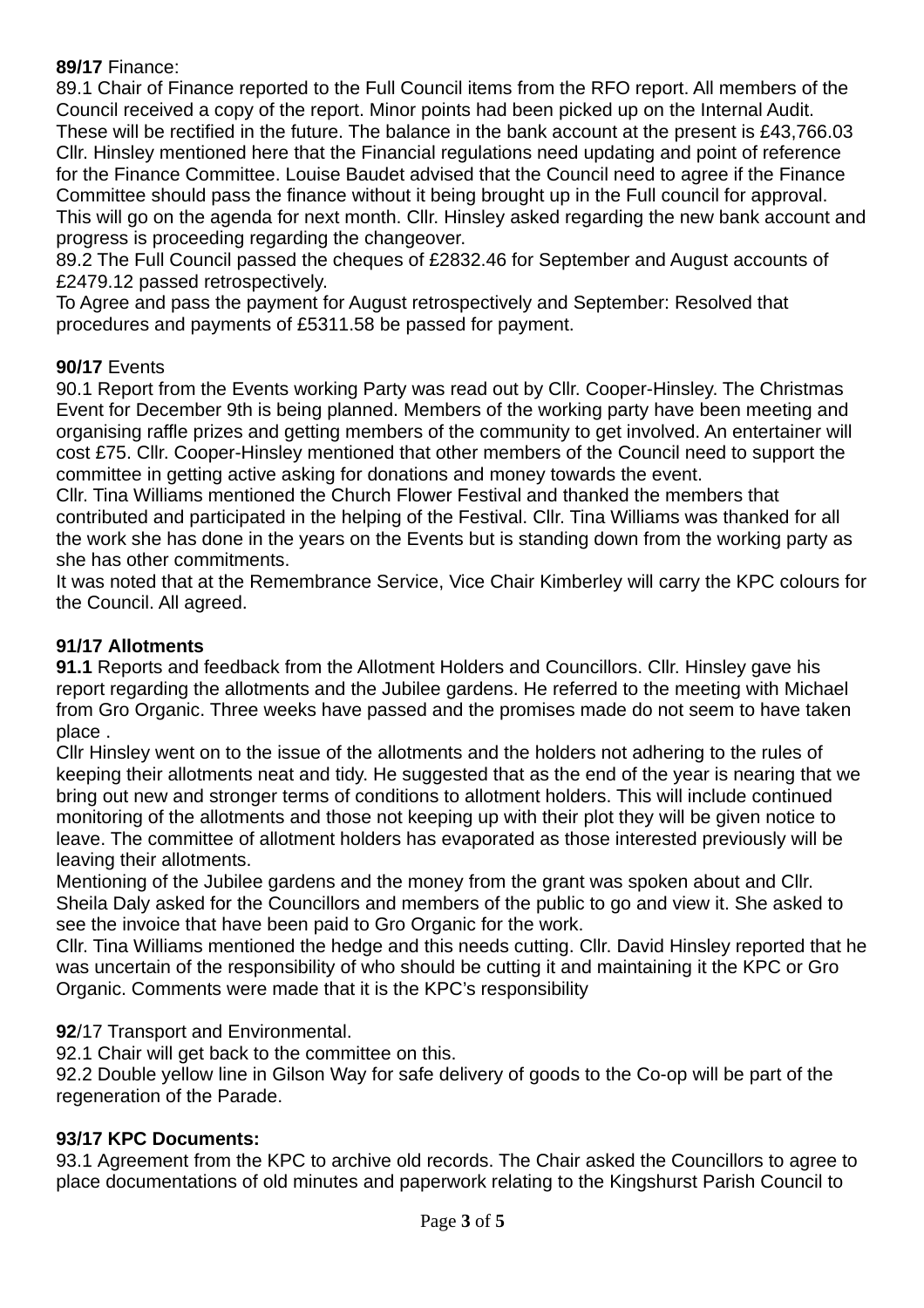the Solihull archives within the library. These will be stored and catalogued. Members of the public can look at them.

Mixed opinions regarding the minutes were aired. Easy accessibility may be necessary for the KPC to keep at hand especially the Pavilions. Cllr. B. Follows had concerns about some previous minutes and would like to speak with the Chair privately as some documentation is sensitive.

Louise Baudet mentioned here that the Council has a duty to adopt a public documentation policy. All minutes must be available at all times to the public including confidential minutes.

A motion was put forward by A Follows and all agreed for the Chair to place certain documentation into the archives for members of the public to view throughout the ages.

93.2KPC Asset List to be passed: (The Asset list had been circulated in June for approval) Retrospectively: All agreed.

## **94/17 To receive reports from members representing KPC on outside bodies**

94.1 Birmingham Airport Consultative Committee: Cllr. Dawson updated the Council from the previous meeting of August. Minutes of this meeting are available from the Clerk if required. 94.2 WALC/SAC. Cllr. Hinsley reported that not much that was said at the meeting was relevant to Kingshurst apart from the discussion with Police Super Baz Javid on ASB.

94.3 School Governors Reports. Cllr. A. Follows had nothing to report. Chair Cole said that Kingshurst Primary will have two new classrooms. All places have been taken.

94.4 North Solihull Partnership Forum: Cllr. Hinsley requested the Clerk take off the word 'North' from the agenda. The next meeting is October as only twice a year.

94.5 Regen: This had been discussed in the earlier part of the agenda.

## **95/17 Progress reports for information/action and make decisions as appropriate:**

95.1 Cllr. Hinsley reported the new website and the scheme of public information Act. Certain information can been published or wait till members of the public ask for the information. A new policy needs to be discussed as to what info will be published on the website. The website costs £8 a month. He requested that assistance from another two councillors help with the documentation of what is necessary. Cllr David Hinsley said he does not want to be in control of the website. Cllr. Maxine Dawson and Cllr. A. Follows were proposed to assist in the decision making. All agreed.

**96 /17** Planning: To consider and comment on any planning applications received: The private dwelling of 21 Eileen Gardens has planning for a home to build in his garden. Residents had approached Chair Cole regarding this issue. Chair informed the councillors the plans were on the website if they would like to have a look and see what residents concerns were.

## **97/17 Planning: proposed for the future**

97.1 Local Development Plan: Nothing discussed here. 97.2 Mountford Public House Site: Nothing discussed here.

#### **98/17** Information items

98.1 Correspondence and emails:

The Clerk had circulated all paperwork relating to correspondence and emails to the councillors. Nothing was discussed here.

## **99/17 Public Participation:**

To adjourn to allow public participation for 15 minutes. Residents are invited to give their views and question the Parish Council on issues on this agenda, or raise issues for future consideration at the discretion of the Chairman. Members of the public may not take part in the Parish Council meeting itself.